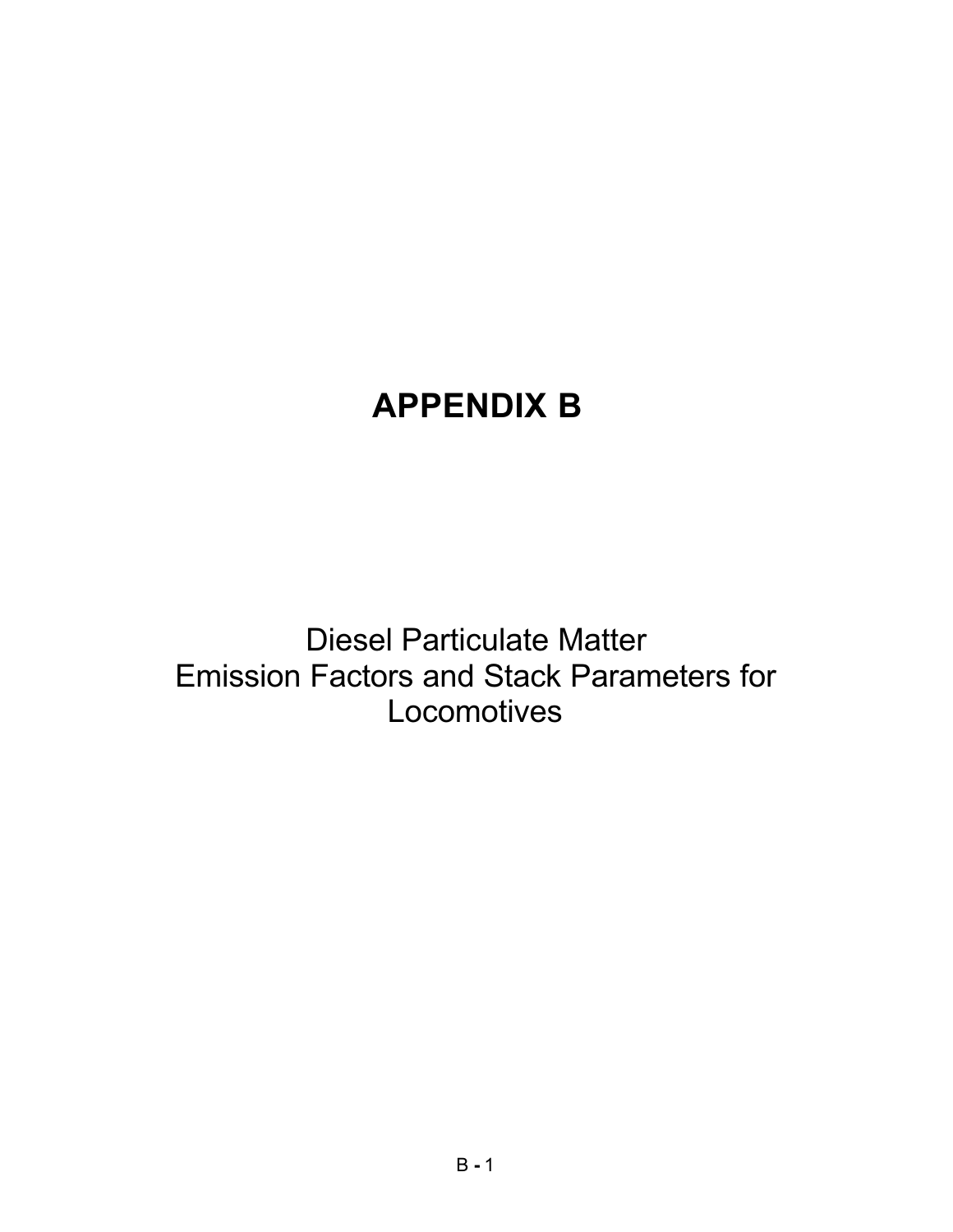Appendix B provides the diesel PM emissions factors and stack parameters for locomotive models observed on trains entering and leaving J.R. Davis Yard in Roseville, California. As discussed in Chapter 4 and Appendix C, 11 different locomotive model classifications were identified based on the diesel engines they used.

The Electro-Motive Division (EMD) of General Motors provided the locomotive engine exhaust gas parameters for the locomotive models. This information was used as inputs for air dispersion modeling, e.g., a g/hr emission factor, stack exit velocities, stack dimensions, stack heights, and stack temperatures.

The following in a brief description of the data presented in the tables contained in Appendix B.

Table B-1: This table presents diesel PM emission factors (EFs) for locomotives and the source of the data. This data was compiled from all available emissions data for locomotives with the majority of the data obtained from U.S. EPA's Locomotive Emission Standards Regulatory Support Document, April 1998. It also identifies additional locomotive model groups that were included in the 11 different locomotive model groups based on similar engine configurations.

Tables B-2 through B-8: These tables contain stack parameters by notch setting for specific EMD locomotive models that were considered in UPRR's locomotive fleet. Approximately 66 percent of UPRR's locomotive fleet are comprised of locomotives manufactured by EMD.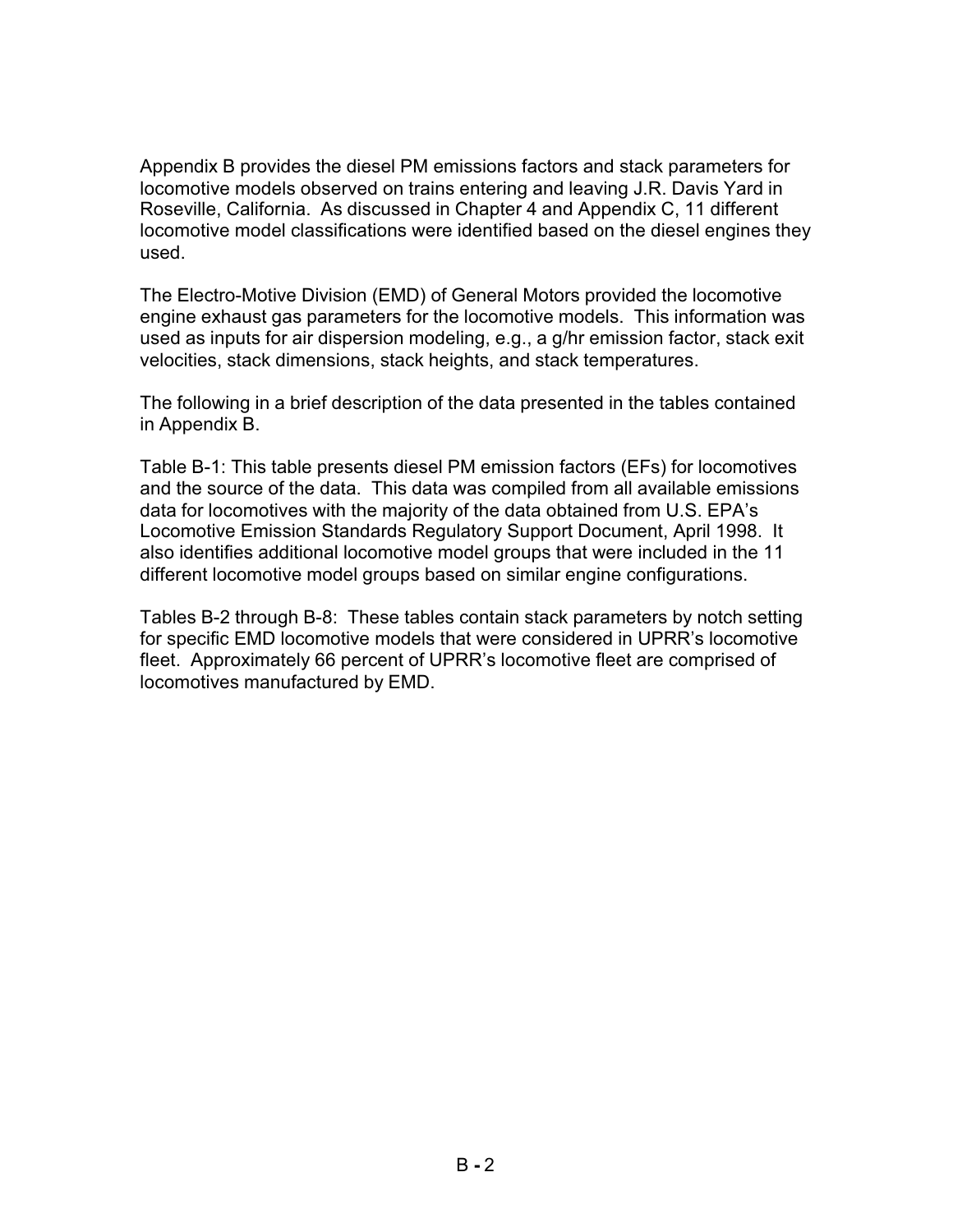| Model Number       | Engine Type                                                                                                   |          | de<br>E       | Dynamic<br>Brake <sup>*</sup> |                |                   |                   | Throttle Notches |                  |                 |          |          | DATA REFERENCES                              |
|--------------------|---------------------------------------------------------------------------------------------------------------|----------|---------------|-------------------------------|----------------|-------------------|-------------------|------------------|------------------|-----------------|----------|----------|----------------------------------------------|
|                    |                                                                                                               |          |               |                               |                |                   | m                 | च                |                  | ω               |          | œ        |                                              |
| Switchers (1)      | EMD 12-645E                                                                                                   | g/bhp/hr | 2.07          | 0.80                          | 0.32           | 0.33              | 0.31              | 0.24             | 0.23             | 0.28            | 0.25     | 0.28     | EPA RSD APPENDIX B. 12/17/97                 |
|                    |                                                                                                               | 윤        | $\frac{5}{1}$ | 12                            |                | 233               | 440               | 669              | 885              | 1109            | 1372     | 1586     |                                              |
|                    |                                                                                                               | ąΛτ      | 7             | $\overline{5}$                | 13             | 76                | 138               | 159              | $\overline{201}$ | $\frac{8}{300}$ | 345      |          | 448 SWITCHERS                                |
| GP-60              | EMD 16-710G3A                                                                                                 | g/bhp/hr | 3.18          | 4.09                          | 0.25           | $\overline{0.31}$ | 8.0               | 0.23             | 0.21             | 0.25            | 0.21     |          | 0.23 EPA Locomotive Emissions Regulation     |
|                    |                                                                                                               | 육        | 5.00          | 23.00                         | 198.00         | 430.00            | 975.00            | 1351.00          | 1817.00          | 2637.00         | 3496.00  |          | 4035.00 RSD, Appendix B, 12/17/97            |
|                    |                                                                                                               | o/hr     | 15.90         | 94.07                         | 49.50          | 133.30            | 292.50            | 310.73           | 381.57           | 659.25          | 734.16   |          | 328.05 LINE-HAUL LOCOMOTIVE                  |
| SD-70              | EMD 16-710G3B                                                                                                 | a/bhp/hr | 1.67          | 2.41                          | 0.26           | 0.23              | 0.24              | 0.20             | 0.19             | 0.21            | 0.24     |          | 0.25 EMISSIONS MEASUREMENTS -                |
|                    | Table 14, BN#9457, avg Part #3 (SD7DMAC)                                                                      | ۵q       | 10.80         | 13.90                         | 202.00         | 435.00            | 978.00            | 1514.00          | 2003.00          | 2876.00         | 3640.00  |          | FRITZ<br>4187.00 LOCOMOTIVES BY STEVEN G.    |
|                    |                                                                                                               | ąΛη      | 18.00         | 33.50                         | 52.12          | 99.62             | 229.83            | 298.26           | 388.58           | 603.96          | 880.88   |          | 1030.00 FINAL REPORT AUGUST 1995             |
| Q<br>$GP-40$       | EMD 16-645-E3                                                                                                 | g/bhp/hr | 2.82          | 1.16                          | 0.34           | 0.34              | 0.33              | 0.25             | 0.23             | 0.28            | 0.24     |          | 0.26 EPA RSD APPENDIX B                      |
|                    |                                                                                                               | 윧        | Ħ             | œ,                            | 105            | 395               | 88                | 1034             | 1461             | 1971            | 2661     |          | 3159 LINE-HAUL LOCOMOTIVE                    |
|                    |                                                                                                               | g/hr     | 47.94         | 80.04                         | 35.7           | 134.3             | 226.38            | 258.5            | 336.03           | 551.88          | 638.64   |          | 821.34 EMD 16-645-E3                         |
| GP-50              | EMD 16-645F3B                                                                                                 | g/bhp/hr | 2.89          | 1.78                          | 0.25           | 0.30              | 0.30              | 0.23             | 0.21             | 0.24            | 0.21     |          | 0.24 EPA RSD APPENDIX B                      |
|                    |                                                                                                               | 9q       | ာ             | B                             | 215            | 475               | 1005              | 1353             | 1876             | 2766            | 3454     |          | 3966 LINE-HAUL LOCOMOTIVE                    |
|                    |                                                                                                               | g/hr     | 26.01         | 64.08                         | 51.25          | 142.5             | 301.5             | 311.19           | 393.96           | 663.84          | 725.34   | 927.84   |                                              |
| GP-38 (4)          | EMD 16-645E                                                                                                   | g/bhp/hr | 2.53          | 0.88                          | $\frac{32}{2}$ | 83                | 0.32              | 0.24             | 0.23             | 0.28            | 0.26     |          | 0.29 EPA RSD APPENDIX B                      |
|                    |                                                                                                               | 육        | 15            | 8                             | 8              | SS <sub>3</sub>   | 589               | 671              | 1161             | 1465            | 1810     |          | 2124 LINE-HAUL LOCOMOTIVE                    |
|                    |                                                                                                               | g/hr     | 38.00         | 72.00                         | 31.00          | 110.00            | 186.00            | 212.00           | 267.00           | 417.00          | 463.00   | 608.00   |                                              |
| GE Dash 9          | GE 7 FDL, 16 cylinde                                                                                          | a/bhp/hr |               |                               |                |                   |                   |                  |                  |                 |          |          | RECEIVED FROM GENERAL                        |
|                    |                                                                                                               | 윤        |               |                               |                |                   |                   |                  |                  |                 |          |          | (Cert data)<br>ELECTRIC                      |
|                    |                                                                                                               | g/hr     | 45.872        | 47.641                        | 59,3804        | 115.0184          | 232.4322          | 253.4752         | 430.6692         | 596.216         | 671.6898 |          | 643.2664 Tier 0 DASH 9 (BNSF 5419) & AC 4400 |
| GE Dash 8          | GE 7 FDL, 12 or 16                                                                                            | g/bhp/hr | 2.48          | 1.63                          | 0.45           | 0.32              | $\overline{0.31}$ | 50               | 0.16             | 0.14            | 0.14     |          | 0.15 RECEIVED FROM GENERA                    |
|                    | cylinder                                                                                                      | 윤        | 14.9          | 90.5                          | 191.2          | 416.2             | 940.2             | 1396             | 2048.4           | 2668            | 3352.9   |          | (Cert data)<br>4100.6 ELECTRIC               |
|                    |                                                                                                               | g/hr     | 36,952        | 147.515                       | 86.04          | 33,184            | 291.462           | 293.16           | 327.744          | 373.52          | 469,406  |          | 615.09 DASH 8 MFITIER 0                      |
| GE Dash 7          | GE 7 FDL, 12 cylinde                                                                                          | g/bhp/hr | 9.12          | 5.32                          | 0.67           | 0.67              | 0.35              | 0.45             | 0.24             | 0.18            | 0.18     |          | 0.18 EPA RSD APPENDIX B                      |
|                    |                                                                                                               | 윤        | 25.00         | 117.00                        | 150.00         | 300.00            | 700.00            | 1050.00          | 1550.00          | 2050.00         | 2600.00  |          | 3000.00 LINE-HAUL LOCOMOTIVE                 |
|                    |                                                                                                               | g/hr     | 228.00        | 622.44                        | 100.50         | 201.00            | 245.00            | 472.50           | 372.00           | 369.00          | 468.00   | 540.00   |                                              |
| C60-A              | GE HDL                                                                                                        | g/bhp/hr |               |                               |                |                   |                   |                  |                  |                 |          |          | RECEIVED FROM GENERAL                        |
|                    |                                                                                                               | 육        |               |                               |                |                   |                   |                  |                  |                 |          |          | (Cert data)<br>ELECTRIC                      |
|                    |                                                                                                               | ξ        | 67.8019       | 147.869                       | 108.765        | 168.545           | 337.9375          | 305.4352         | 500,4864         | 604.6515        | 713.461  | 1063.981 | TIER 0 AC6000 UP 7555                        |
| SD-90MACH          | EMD 16V265H                                                                                                   | g/bhp/hr |               |                               |                |                   |                   |                  |                  |                 |          |          | RECEIVED FROM GENERAL MOTORS                 |
|                    |                                                                                                               | 윤        |               |                               |                |                   |                   |                  |                  |                 |          |          | Emissions test data                          |
|                    |                                                                                                               | g/hr     | 61.05         | 108.50                        | 50.10          | 99.06             | 255.85            | 423.70           | 561.60           | 329.28          | 258.15   | 933.60   | EMD                                          |
| Locomotives Groups |                                                                                                               |          |               |                               |                |                   |                   |                  |                  |                 |          |          |                                              |
|                    | (1) Includes GP15-1, SW1500, MP15, MP15-AC                                                                    |          |               |                               |                |                   |                   |                  |                  |                 |          |          |                                              |
|                    | (2) Includes SD70, SD75, SD70M & SD70MAC                                                                      |          |               |                               |                |                   |                   |                  |                  |                 |          |          |                                              |
|                    | (3) Includes GP40, GP40-2, SD40-2, SD45-2, GP45, P42DC, F40PH                                                 |          |               |                               |                |                   |                   |                  |                  |                 |          |          |                                              |
|                    | (4) Includes GP38-2, GP38-2L, GP39-2, GP39-2L, GP38-3L, SD38-2                                                |          |               |                               |                |                   |                   |                  |                  |                 |          |          |                                              |
|                    | (5) Includes C44-9, C44-9W, C44-AC, C44AC/60AC                                                                |          |               |                               |                |                   |                   |                  |                  |                 |          |          |                                              |
|                    | (6) Includes B32-8, C39-8, B39-8, B40-8, C40-8, C41-8<br>(7) Includes B23-7, C30-7, C36-7, B30-7, B36-7, U36B |          |               |                               |                |                   |                   |                  |                  |                 |          |          |                                              |
|                    |                                                                                                               |          |               |                               |                |                   |                   |                  |                  |                 |          |          |                                              |

# Table B-1: Diesel PM Emission Factors for Locomotives **Table B-1: Diesel PM Emission Factors for Locomotives**

Draft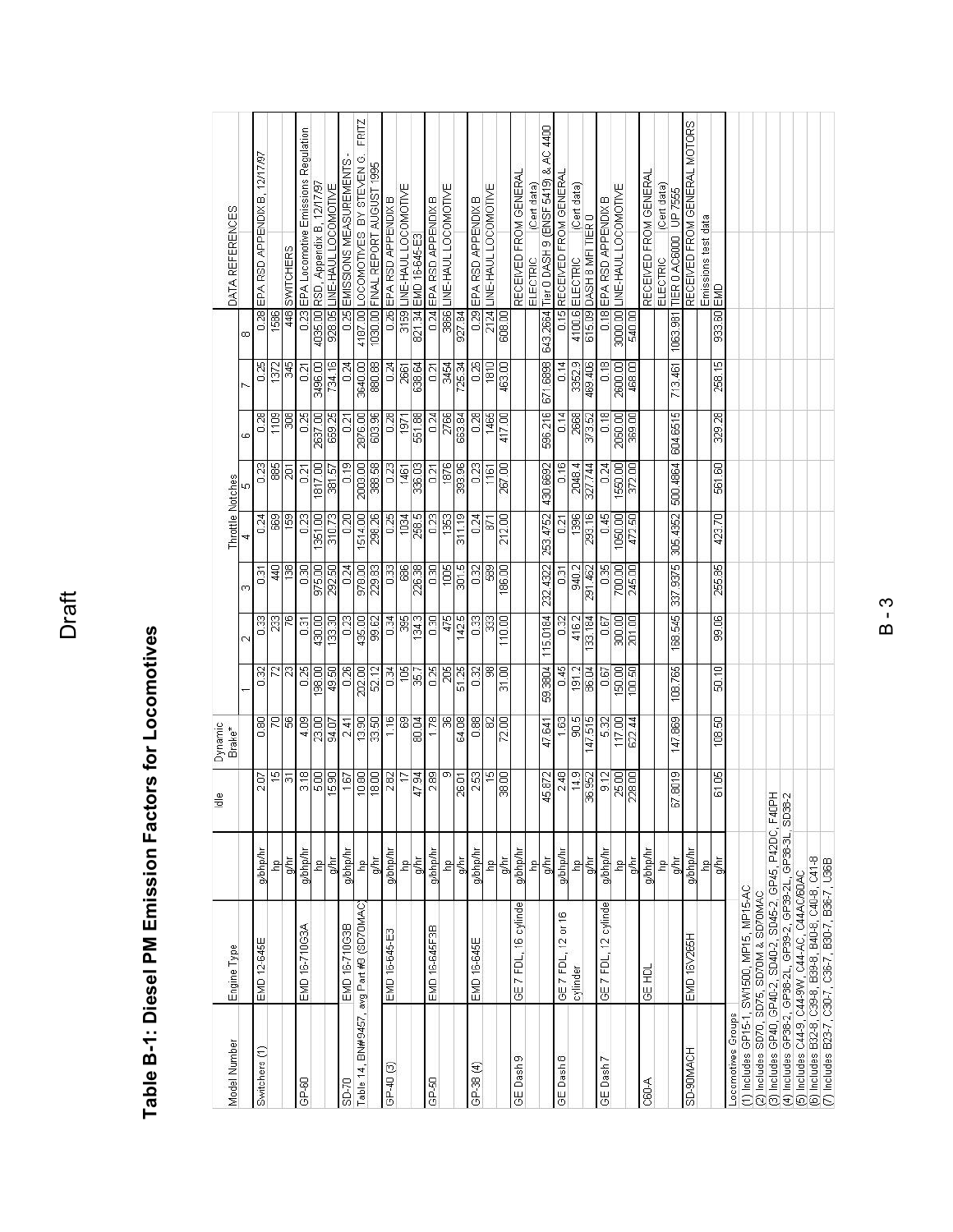# **EMD Engine Exhaust Gas Information**

**Air intake Temp 90 <sup>o</sup> F Barometer 29.4 In Hg**

### **Table B-2**

|             |                | Switcher, Engine: 12-645E, Stack Diameter: 12", 2 Stacks. |                 |                         |                    |                     |
|-------------|----------------|-----------------------------------------------------------|-----------------|-------------------------|--------------------|---------------------|
|             | <b>Exhaust</b> | <b>Exhaust</b>                                            | <b>Diameter</b> | <b>Exhaust Velocity</b> | <b>Exhaust</b>     | <b>Exhaust Temp</b> |
| T/N         | Flow (cfm)     | $(m^2/5)$                                                 | (m)             | (m/s)                   | Temp $(^{\circ}F)$ | (°K)                |
| 8           | 12225          | 5.7696                                                    | 0.3048          | 39.54                   | 830                | 716                 |
| 7           | 10697          | 5.0484                                                    | 0.3048          | 34.59                   | 747                | 670                 |
| 6           | 8735           | 4.1225                                                    | 0.3048          | 28.25                   | 655                | 619                 |
| 5           | 7293           | 3.4419                                                    | 0.3048          | 23.59                   | 577                | 576                 |
| 4           | 5909           | 2.7887                                                    | 0.3048          | 19.11                   | 499                | 532                 |
| 3           | 4673           | 2.2054                                                    | 0.3048          | 15.11                   | 421                | 489                 |
| 2           | 3353           | 1.5824                                                    | 0.3048          | 10.84                   | 325                | 436                 |
|             | 2423           | 1.1435                                                    | 0.3048          | 7.84                    | 222                | 379                 |
| Idle        | 1742           | 0.8221                                                    | 0.3048          | 5.63                    | 156                | 342                 |
| <b>DB-1</b> | 4261           | 2.0110                                                    | 0.3048          | 13.78                   | 214                | 374                 |

# **Table B-3**

|        |                | GP-3X, Engine:16-645E, Stack Diameter: 12", 2 Stacks. |                 |                         |                    |                     |
|--------|----------------|-------------------------------------------------------|-----------------|-------------------------|--------------------|---------------------|
|        | <b>Exhaust</b> | <b>Exhaust</b>                                        | <b>Diameter</b> | <b>Exhaust Velocity</b> | <b>Exhaust</b>     | <b>Exhaust Temp</b> |
| T/N    | Flow (cfm)     | (m^3/s)                                               | (m)             | (m/s)                   | Temp $(^{\circ}F)$ | (°K)                |
| 8      | 16580          | 7.82                                                  | 0.3048          | 53.62                   | 820                | 711                 |
|        | 14262          | 6.73                                                  | 0.3048          | 46.12                   | 747                | 670                 |
| 6      | 11647          | 5.50                                                  | 0.3048          | 37.67                   | 655                | 619                 |
| 5      | 9724           | 4.59                                                  | 0.3048          | 31.45                   | 577                | 576                 |
| 4      | 7879           | 3.72                                                  | 0.3048          | 25.48                   | 499                | 532                 |
| 3      | 6230           | 2.94                                                  | 0.3048          | 20.15                   | 421                | 489                 |
| 2      | 4470           | 2.11                                                  | 0.3048          | 14.46                   | 325                | 436                 |
|        | 3231           | 1.52                                                  | 0.3048          | 10.45                   | 222                | 379                 |
| Idle   | 2323           | 1.10                                                  | 0.3048          | 7.51                    | 156                | 342                 |
| $DB-1$ | 5681           | 2.68                                                  | 0.3048          | 18.37                   | 214                | 374                 |

# **Table B-4**

|             |                | GP-4X, Engine: 16-645E3B, Stack Diameter:36" X 15", 1 Stack. |                 |                         |                    |                     |
|-------------|----------------|--------------------------------------------------------------|-----------------|-------------------------|--------------------|---------------------|
|             | <b>Exhaust</b> | <b>Exhaust</b>                                               | <b>Diameter</b> | <b>Exhaust Velocity</b> | <b>Exhaust</b>     | <b>Exhaust Temp</b> |
| T/N         | Flow (cfm)     | (m^3/s)                                                      | (m)             | (m/s)                   | Temp $(^{\circ}F)$ | (°K)                |
| 8           | 19850          | 9.37                                                         | 0.666           | 26.89                   | 730                | 661                 |
|             | 16604          | 7.84                                                         | 0.666           | 22.49                   | 728                | 660                 |
| 6           | 13363          | 6.31                                                         | 0.666           | 18.10                   | 650                | 616                 |
| 5           | 11143          | 5.26                                                         | 0.666           | 15.10                   | 592                | 584                 |
| 4           | 8926           | 4.21                                                         | 0.666           | 12.09                   | 522                | 545                 |
| 3           | 7160           | 3.38                                                         | 0.666           | 9.70                    | 448                | 504                 |
| 2           | 5057           | 2.39                                                         | 0.666           | 6.85                    | 353                | 451                 |
|             | 3543           | 1.67                                                         | 0.666           | 4.80                    | 233                | 385                 |
| Idle        | 2752           | 1.30                                                         | 0.666           | 3.73                    | 173                | 351                 |
| <b>DB-1</b> | 6985           | 3.30                                                         | 0.666           | 9.46                    | 237                | 387                 |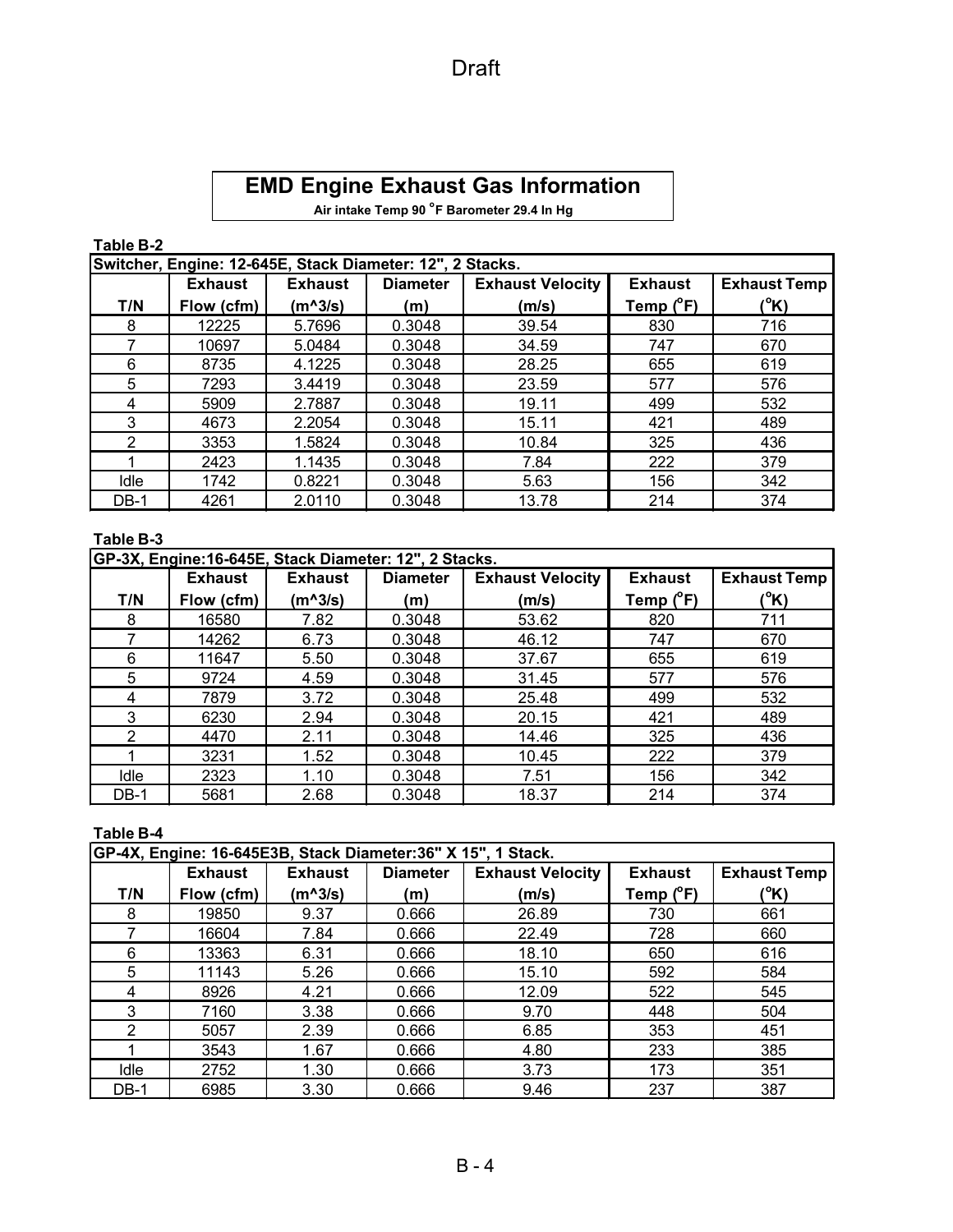# Draft

# **EMD Engine Exhaust Gas Information**

**Air intake Temp 90 <sup>o</sup> F Barometer 29.4 In Hg**

### **Table B-5**

|               |                | GP-5X, Engine: 16-645F3B, Stack Diameter: 36" X 15", 1 Stack. |                 |                         |                    |                     |
|---------------|----------------|---------------------------------------------------------------|-----------------|-------------------------|--------------------|---------------------|
|               | <b>Exhaust</b> | <b>Exhaust</b>                                                | <b>Diameter</b> | <b>Exhaust Velocity</b> | <b>Exhaust</b>     | <b>Exhaust Temp</b> |
| T/N           | Flow (cfm)     | $(m^3/s)$                                                     | (m)             | (m/s)                   | Temp $(^{\circ}F)$ | (°K)                |
| 8             | 23851          | 11.26                                                         | 0.666           | 32.31                   | 634                | 607                 |
| 7             | 20977          | 9.90                                                          | 0.666           | 28.42                   | 759                | 677                 |
| 6             | 15293          | 7.22                                                          | 0.666           | 20.72                   | 767                | 681                 |
| 5             | 12520          | 5.91                                                          | 0.666           | 16.96                   | 641                | 611                 |
| 4             | 9306           | 4.39                                                          | 0.666           | 12.61                   | 552                | 562                 |
| 3             | 6998           | 3.30                                                          | 0.666           | 9.48                    | 450                | 505                 |
| $\mathcal{P}$ | 5110           | 2.41                                                          | 0.666           | 6.92                    | 382                | 467                 |
|               | 3716           | 1.75                                                          | 0.666           | 5.03                    | 317                | 431                 |
| Idle          | 2446           | 1.15                                                          | 0.666           | 3.31                    | 174                | 352                 |
| $DB-1$        | 5517           | 2.60                                                          | 0.666           | 7.47                    | 197                | 365                 |

### **Table B-6**

|      |                |                |                 | GP-6X, Engine: 16-710G3A, Stack Diameter: 34" X 14", 1 Stack. |                    |                     |
|------|----------------|----------------|-----------------|---------------------------------------------------------------|--------------------|---------------------|
|      | <b>Exhaust</b> | <b>Exhaust</b> | <b>Diameter</b> | <b>Exhaust Velocity</b>                                       | <b>Exhaust</b>     | <b>Exhaust Temp</b> |
| T/N  | Flow (cfm)     | $(m^2/3)$      | (m)             | (m/s)                                                         | Temp $(^{\circ}F)$ | (°K)                |
| 8    | 22867          | 10.79          | 0.6253          | 35.14                                                         | 645                | 614                 |
|      | 19818          | 9.35           | 0.6253          | 30.46                                                         | 678                | 632                 |
| 6    | 16212          | 7.65           | 0.6253          | 24.91                                                         | 740                | 666                 |
| 5    | 11442          | 5.40           | 0.6253          | 17.58                                                         | 650                | 616                 |
| 4    | 11206          | 5.29           | 0.6253          | 17.22                                                         | 565                | 569                 |
| 3    | 8501           | 4.01           | 0.6253          | 13.06                                                         | 495                | 530                 |
| 2    | 6498           | 3.07           | 0.6253          | 9.99                                                          | 348                | 449                 |
|      | 5165           | 2.44           | 0.6253          | 7.94                                                          | 275                | 408                 |
| Idle | 2036           | 0.96           | 0.6253          | 3.13                                                          | 192                | 362                 |
| DB-1 | 2281           | 1.08           | 0.6253          | 3.51                                                          | 204                | 369                 |

### **Table B-7**

|        | SD-70, Engine: 16-710G3B, Stack Diameter: 34" X 14", 1 Stack. |                |                 |                         |                    |                     |  |  |  |  |
|--------|---------------------------------------------------------------|----------------|-----------------|-------------------------|--------------------|---------------------|--|--|--|--|
|        | <b>Exhaust</b>                                                | <b>Exhaust</b> | <b>Diameter</b> | <b>Exhaust Velocity</b> | <b>Exhaust</b>     | <b>Exhaust Temp</b> |  |  |  |  |
| T/N    | Flow (cfm)                                                    | $(m^2/3)$      | (m)             | (m/s)                   | Temp $(^{\circ}F)$ | (°K)                |  |  |  |  |
| 8      | 23807                                                         | 11.24          | 0.6253          | 36.59                   | 600                | 589                 |  |  |  |  |
|        | 21525                                                         | 10.16          | 0.6253          | 33.08                   | 670                | 627                 |  |  |  |  |
| 6      | 16565                                                         | 7.82           | 0.6253          | 25.46                   | 710                | 650                 |  |  |  |  |
| 5      | 14822                                                         | 7.00           | 0.6253          | 22.78                   | 695                | 641                 |  |  |  |  |
| 4      | 11726                                                         | 5.53           | 0.6253          | 18.02                   | 630                | 605                 |  |  |  |  |
| 3      | 8838                                                          | 4.17           | 0.6253          | 13.58                   | 550                | 561                 |  |  |  |  |
| 2      | 6647                                                          | 3.14           | 0.6253          | 10.22                   | 371                | 461                 |  |  |  |  |
|        | 5171                                                          | 2.44           | 0.6253          | 7.95                    | 296                | 420                 |  |  |  |  |
| Idle   | 1995                                                          | 0.94           | 0.6253          | 3.07                    | 195                | 364                 |  |  |  |  |
| $DB-1$ | 2224                                                          | 1.05           | 0.6253          | 3.42                    | 205                | 369                 |  |  |  |  |